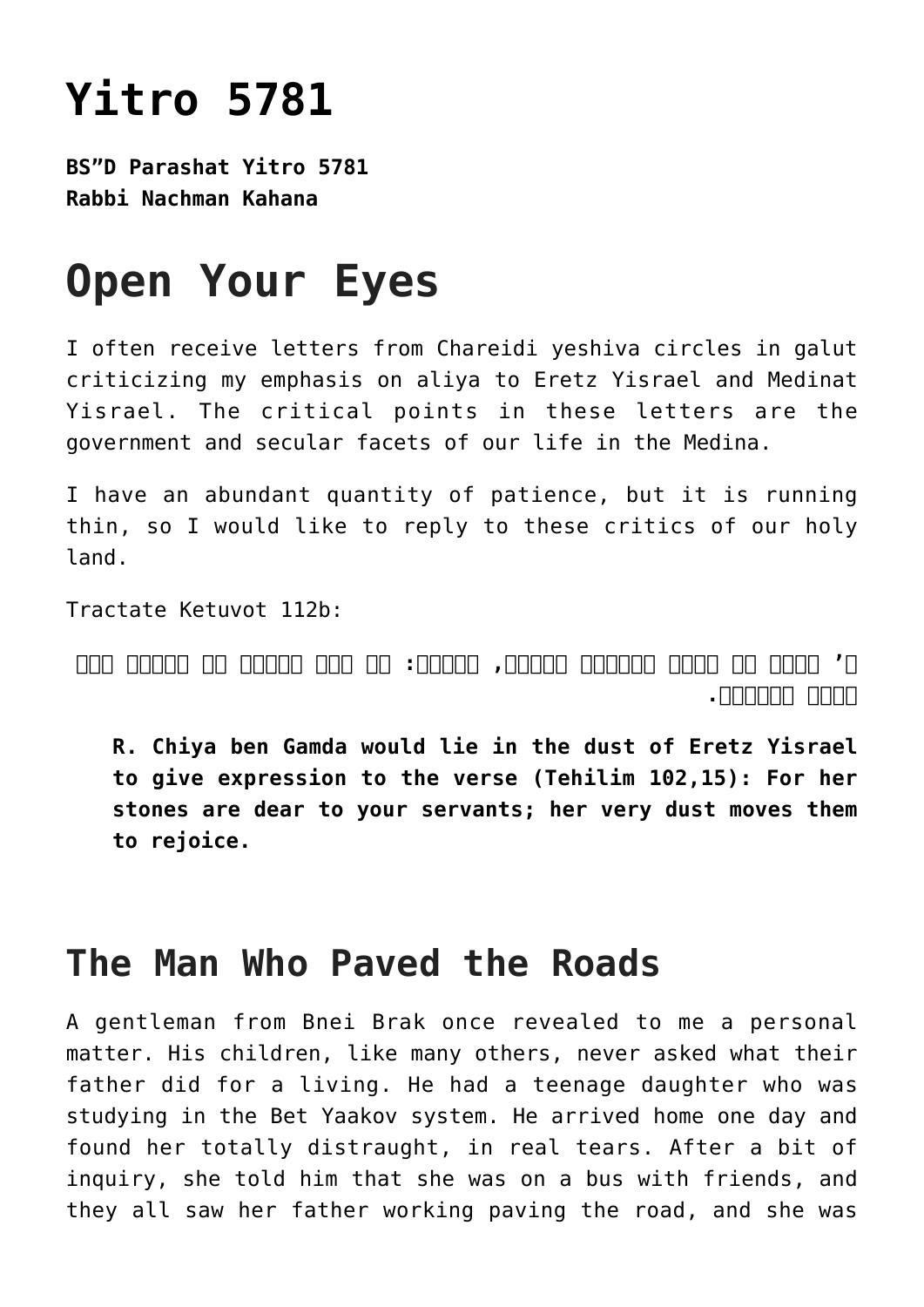so embarrassed.

The man then told his daughter two things:

- 1. Each time a new home, road or bridge is built in Eretz Yisrael, it brings us one step closer to the day when we will build the Bet Hamikdash. As the Gemara in Ta'a' nit (5a) quotes the Holy One Blessed Be He: "I will not enter into the heavenly Yerushalayim until I first enter into the earthy Yerushalayim".
- 2. "I pave roads in Eretz Yisrael. On my roads many millions of trips will be taken over the years and a great percentage of those trips will be made for mitzva purposes: Torah studies, tefillot, britot, weddings, consolations for the mourners, and the myriad good deeds that Jews perform. In every one of those millions upon millions of mitzva acts I will have a share, because I will have made it possible for their performance.

His daughter understood her father's words of wisdom and was forever proud of the man who paved roads in Eretz Yisrael.

I would like to explain what this father was telling his young daughter.

Eretz Yisrael is by definition "Eretz Hakodesh" – the "Holy Land", as stated by the prophet Zechariah 2,12:

**ונחל ה' את יהודה חלקו על אדמת הקדש ובחר עוד בירושלם:**

**The Lord will inherit (choose) Yehuda as his portion in the holy land and will again choose Jerusalem.**

## **The Sanctity of Eretz Yisrael**

Eretz Yisrael is the earthly simulation of Hashem's heavenly sanctity. In Eretz Yisrael every act has spiritual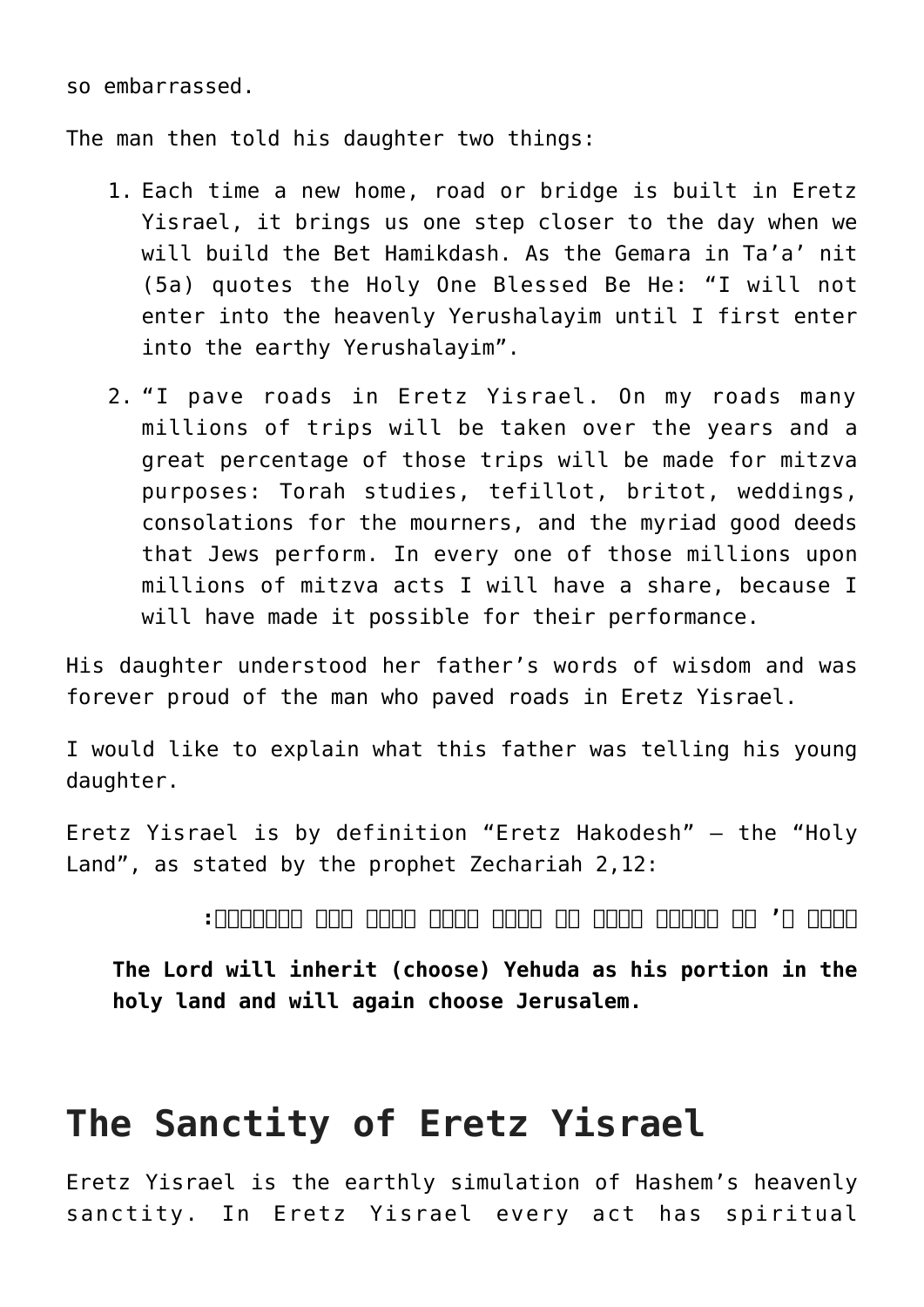implications; be it building a road or bridge, planting and harvesting a fruit orchard,  $-$  a tank and even the sewer system; everything. Because every act advances us toward the day when HaShem will enable us to rebuild the Bet HaMikdash.

In contrast, Chazal have denoted all of the galut (chutz la'aretz) as "tumat eretz ha'amim" – the impurity of a foreign land.

Even the shuls and yeshivot in chutz la'aretz have only a temporary fleeting sanctity, where a shul can be sold on condition that it will not be used for unbecoming purposes, whereas in Eretz Yisrael "once a shul always a shul".

We in HaShem's holy land have yet to reach perfection, but we will. The land was held desolate by HaShem for us until we came home, so that in the 2000 years of our absence no gentile people would be able to cultivate and settle it. But when we returned the land blossomed. It took courage, perseverance, and self-sacrifice, so that today the land is a model of agriculture, high tech and all things that signify a modern robust society. In the spiritual realm we have no equal. A friend told me that in the 1940s he was a student in the one yeshiva in Tel Aviv; there were two in Yerushalayim (Etz Chayim and Chayei Olam) and barely anything else. At that time, he believed that they were the last generation of "bnei torah" in Eretz Yisrael. Lo and behold, we have created here a kingdom of Torah, in quality, quantity and Torah pride. We still have a way to go to perfection but it's in our sights.

The difference between galut and Eretz Yisrael can be illustrated in a light but serious incident involving Winston Churchill when he was a member of Parliament. He once arrived at parliament inebriated. A woman member said to him, "Mr. Churchill you are drunk", to which he replied, "And madam you are ugly – tomorrow I shall be sober". Meaning tomorrow we shall merit to see all the prophecies coming alive, but your beloved galut will forever be tamei.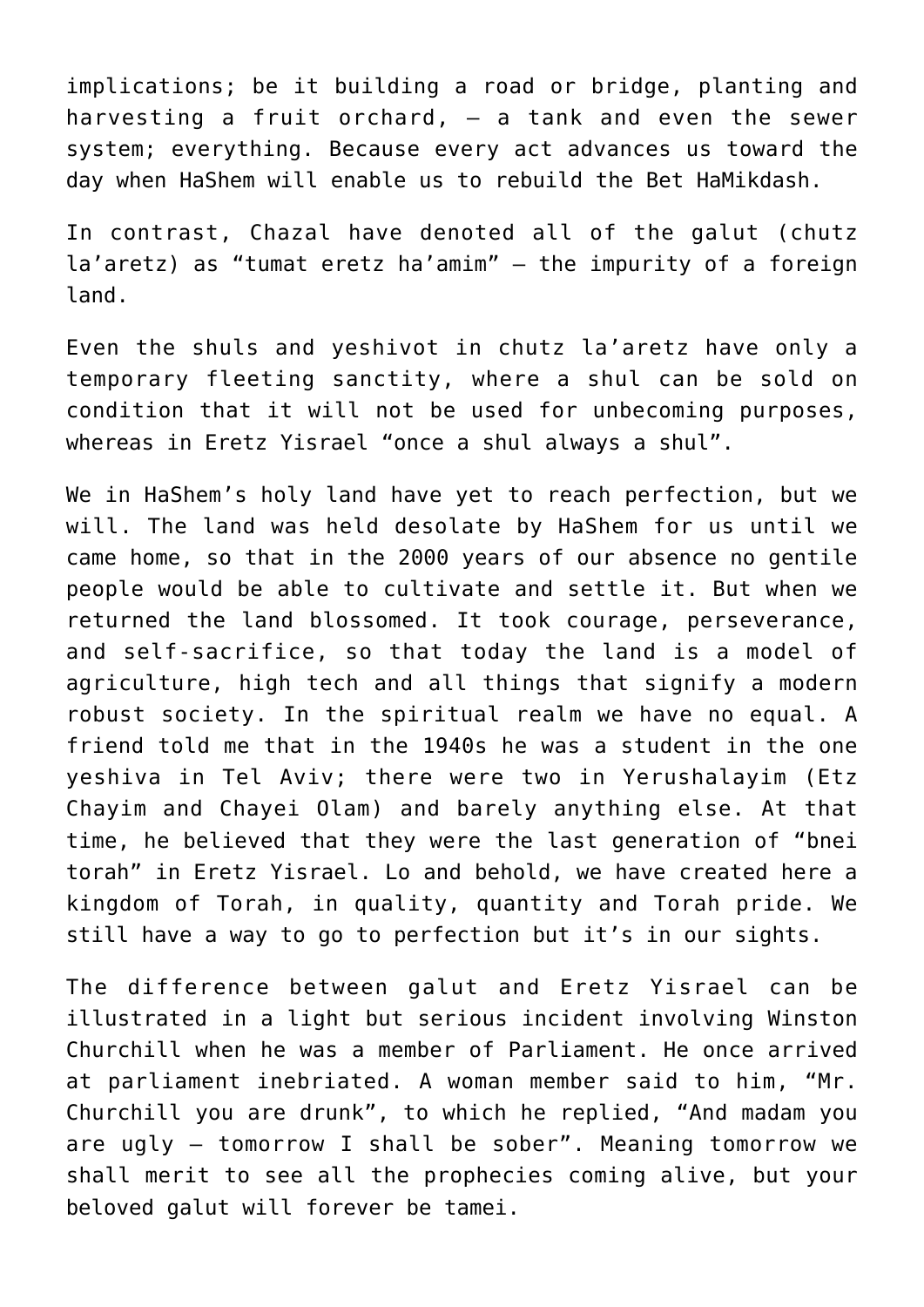## **Rebuilding our Ancient Homeland**

The last Mishna in tractate Sota describes how society will look in the period just prior to the Mashiach. Among other distasteful scenarios the Mishna mentions  $\Box \Box \Box \Box \Box$  impudence, insolence, audacity, will be prevalent within society, where there will be no honor for the elderly nor for the Talmid Chacham.

Chutzpa takes many forms, pushing ahead in a line of anxious people, or foul-mouthing decent people and much more.

In our generation we unfortunately encounter one of the most dire and disgraceful appearances of chutzpa stemming from arrogance and ignorance. It is the disgraceful "holier than thou" attitude of some Chareidi Jews in Chutz La'aretz who have the audacity to criticize the holy people in Eretz Yisrael.

Every day we struggle to rebuild our ancient homeland with the opportunity that HaShem has provided us after 2000 insane years of galut.

In order to understand the immensity of the task and the miraculous help we receive from our Father in Heaven, just consider for a moment. We are a small parcel of land in the midst of savage and brutal enemies. We number six and a half million Jews, and they are in the hundreds of millions, in 22 countries. It is like the City of New York having to defend itself and develop amidst the other 330 million people in the 50 states of America.

You are correct, it would be impossible! But yet Am Yisrael in the holy land is enveloped by HaShem's Shechina, in the face of which numbers have no relevance.

Yitro, who had previously served as one of Paro's three most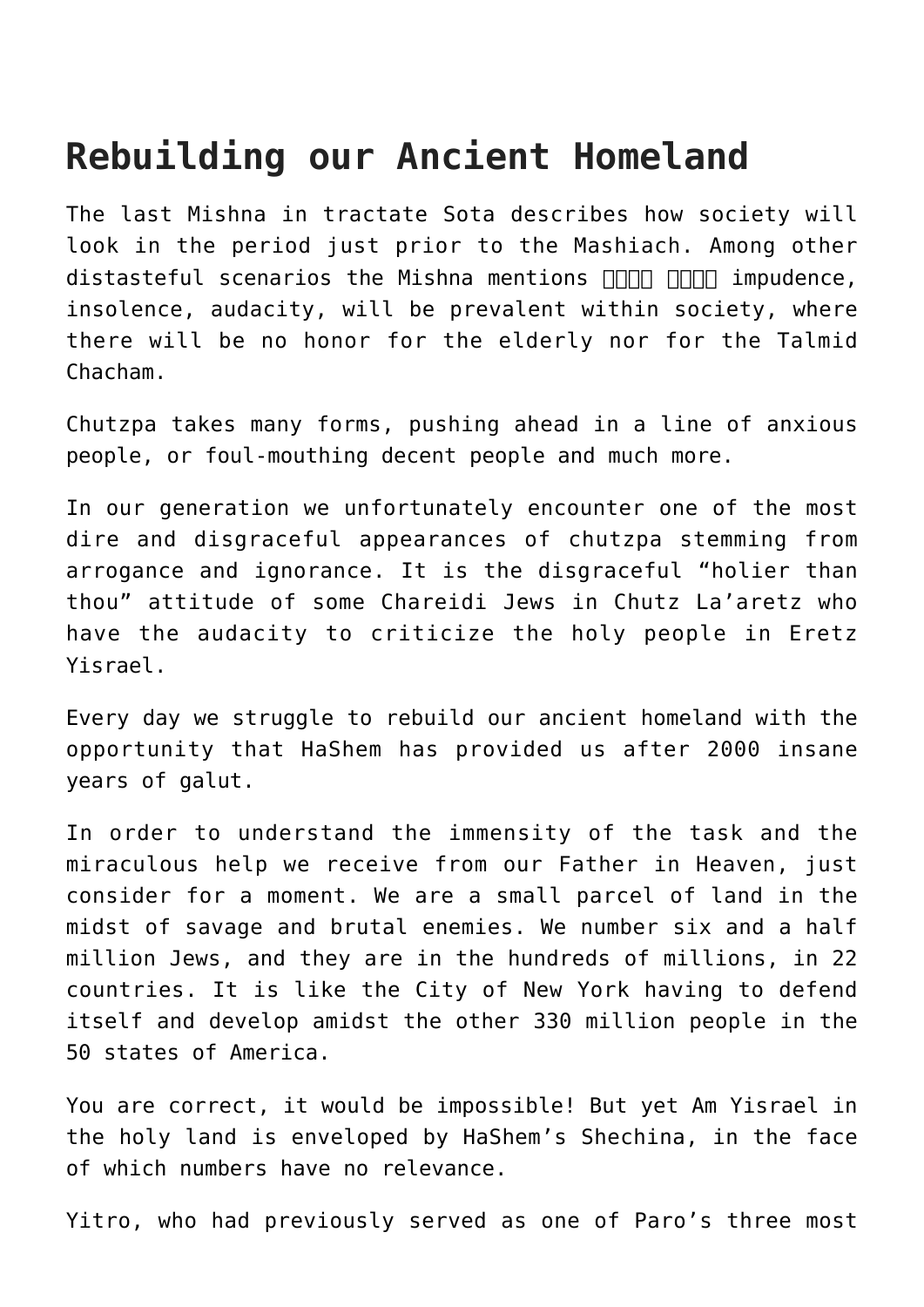trusted advisors, was well versed in public administration. He knew that no man, even one as gifted as the great Moshe, could alone administer a nation of millions.

Moshe, too, was aware of this "irregular" situation, but was precluded from instituting any change for two reasons: 1. Moshe alone knew the most minute details of the Torah, 2. Moshe could not institute any changes unless they were sanctioned by HaShem.

Moshe brought Yitro's suggestions before HaShem and the necessary changes were instituted.

Yitro saw the abnormality and deviation of the situation of the "uneven distribution of historic responsibility," where the few bear the responsibilities of the many, which leads to an eventual self-destruction.

Modern day [Israeli government](https://www.gov.il/he/departments) is supported and manned by Jews taking responsibility for 37 ministries and offices addressing specific needs of the diverse population, plus Judiciary and Legislative branches, and 58 Authorities and institutions. Yes, there is room for improvement and the best way to accomplish that is for halachic Jews to return home to Eretz Yisrael and participate in the rebuilding of our nation.

So, the next time you wish to criticize the people who constitute the returnees to our holy land, just remember what happened to the prophet Yeshayahu (6,4-7):

**וינעו אמות הספים מקול הקורא והבית ימלא עשן: ואמר אוי לי כי נדמיתי כי איש טמא שפתים אנכי ובתוך עם טמא שפתים אנכי יושב כי את המלך ה' צבאות ראו עיני: ויעף אלי אחד מן השרפים ובידו רצפה במלקחים**

**לקח מעל המזבח: ויגע על פי ויאמר הנה נגע זה על שפתיך וסר עונך וחטאתך תכפר:**

**At the sound of their voices, the doorposts and thresholds**